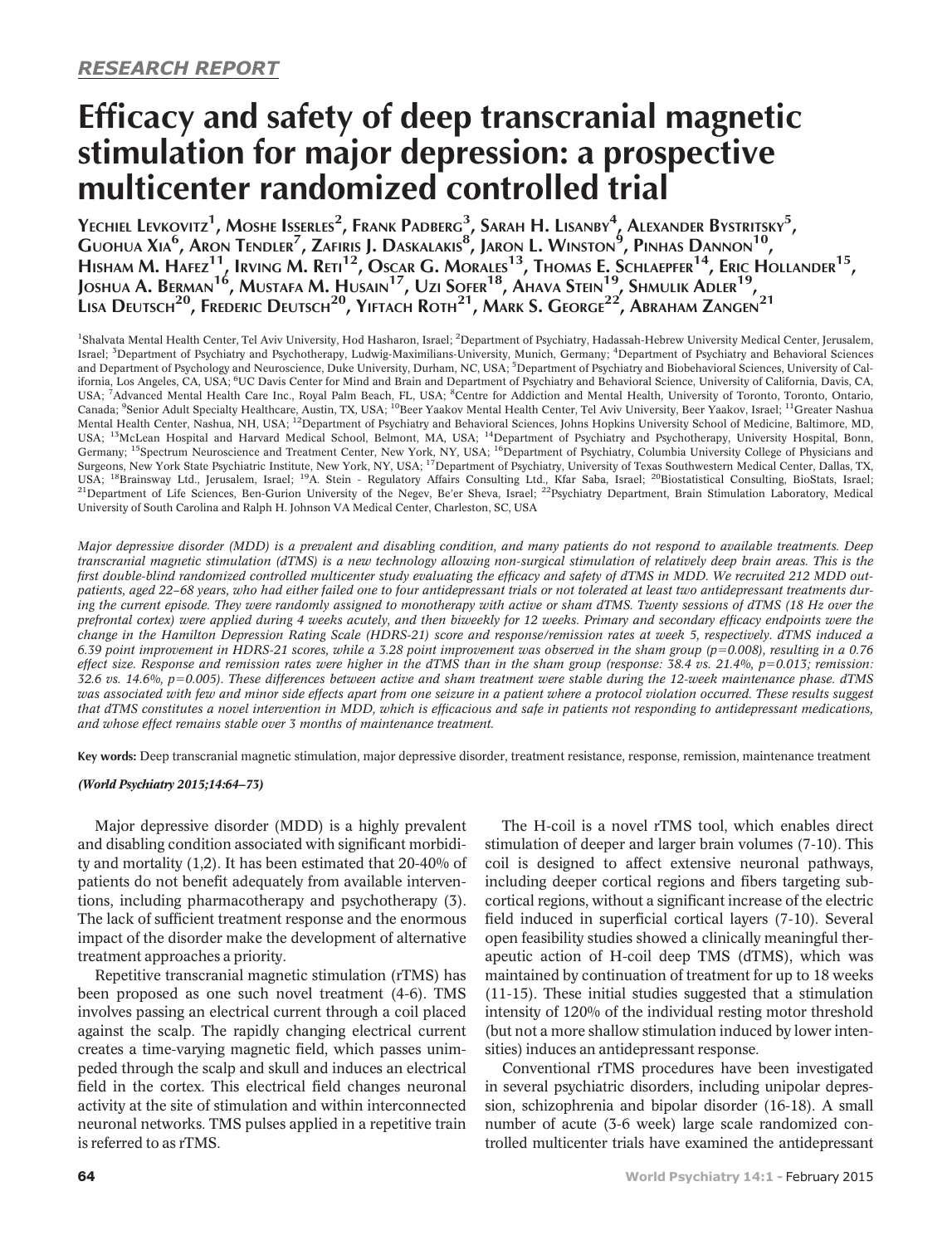properties of conventional rTMS applied over the left dorsolateral prefrontal cortex (DLPFC) (19-21). Two of these studies showed significant antidepressant effects of rTMS, compared to placebo, in medication-free patients who had not responded to previous antidepressant treatment (19,21).

Though antidepressant properties of prefrontal rTMS have been clearly demonstrated in patients who did not respond to one antidepressant medication in the current episode, response and remission rates in these large controlled trials were small to moderate. Therefore, additional multicenter sham-controlled studies are needed to establish the short- and long-term efficacy of rTMS in patients suffering from therapy-resistant MDD (19,22).

In this study, we have addressed two key issues that may be critical for the antidepressant effect of rTMS. First, most clinical rTMS protocols have stimulated the left DLPFC. Recent studies have shown that different DLPFC subregions stimulated by standard protocols vary considerably in terms of their connectivity with medial prefrontal structures such as the subgenual cingulate gyrus (23,24), which appears to be an important region involved in the pathophysiology of MDD (25). Thus, it may be advantageous to stimulate less focally and more deeply to reach connecting fiber tracts. Second, conventional rTMS has been investigated over short acute treatment periods ranging from 3 to 6 weeks. The clinical durability of antidepressant effects over longer periods has not been studied before in randomized controlled trials.

We conducted a double-blind randomized placebo-controlled multicenter trial to investigate the efficacy and safety of H-coil dTMS applied daily as monotherapy in subjects with MDD who had either failed one to four antidepressant trials or not tolerated at least two antidepressant treatments in the current episode. The acute treatment phase of 4 weeks was followed by a maintenance treatment up to 12 weeks.

#### **METHODS**

#### Study overview

The study was conducted at 20 medical centers (13 in the U.S., four in Israel, two in Germany, and one in Canada), with active enrolment extending from October 2009 until January 2012. Institutional review board approval was obtained at all sites. The trial was carried out under an investigational device exemption from the U.S. Food and Drug Administration (FDA). An independent data and safety monitoring board reviewed participant safety and study progress.

The study design included three phases: a wash-out phase (1-2 weeks), during which patients were tapered off all antidepressants, mood stabilizers and antipsychotics; a 4-week acute treatment phase (daily treatment with dTMS or sham TMS), and a 12-week maintenance phase (two treatments per week of dTMS or sham TMS).

## **Subjects**

Patients were recruited via public media advertisements and physician referrals. Site personnel phone-screened potential participants, and those meeting inclusion and exclusion criteria underwent additional on-site screening. All subjects signed an informed consent document before undergoing any study procedures.

Eligible subjects were antidepressant medication-free (following the wash-out period) outpatients, aged 22-68 years, with a DSM-IV diagnosis of MDD, single or recurrent episode. The duration of current episode was at least one month but no more than 7 years. Subjects were required to have a Clinical Global Impression Severity of Illness (CGI-S) score of at least 4 and a total score of at least 20 on the 21-item Hamilton Depression Rating Scale (HDRS-21) at screening visit. Symptom stability was required during the 2-week wash-out period. Instability was defined as a change of  $\pm 30\%$  or more from the total HDRS-21 score that was observed at the screening assessment.

Antidepressant treatment resistance during the current episode was assessed using the Antidepressant Treatment History Form (ATHF, 26). Subjects were required to have failed at least one but no more than four adequate antidepressant treatments, or to have had intolerance to at least two antidepressants in the current episode.

Subjects were excluded if they had a lifetime history of psychosis, bipolar disorder, obsessive-compulsive disorder (current or within the past year), post-traumatic stress disorder or eating disorders. Subjects suffering from anxiety or personality disorders were eligible only if this was not their primary diagnosis. Additional exclusion criteria were any significant neurological disorder or insult; increased risk of seizure for any reason or familial or personal history of epilepsy; lifetime lack of response to an adequate trial of electroconvulsive therapy; prior treatment with rTMS, dTMS or a vagus nerve stimulator implant; pregnancy; presence of intracranial implants or any other metal object within or near the head, excluding the mouth, that could not be safely removed; a present risk of suicide or a history of suicide attempt in the last 3 years.

#### Study design

Patients were randomly assigned to either active dTMS or sham TMS (1:1 ratio) by an interactive web response system based on the random allocation sequence generated by the study statisticians. They were stratified per center by severity of disease as determined by baseline HDRS-21 scores ( $<$ 26 vs.  $\geq$ 26) and ATHF treatment resistance levels (ATHF 1, level 3 and ATHF  $\geq$ 2, level 1–2 vs. ATHF 2–4, level 3).

During the acute treatment phase, TMS sessions were performed daily in a 5-day sequence (5 days per week) for 4 weeks. During the maintenance phase, subjects were treated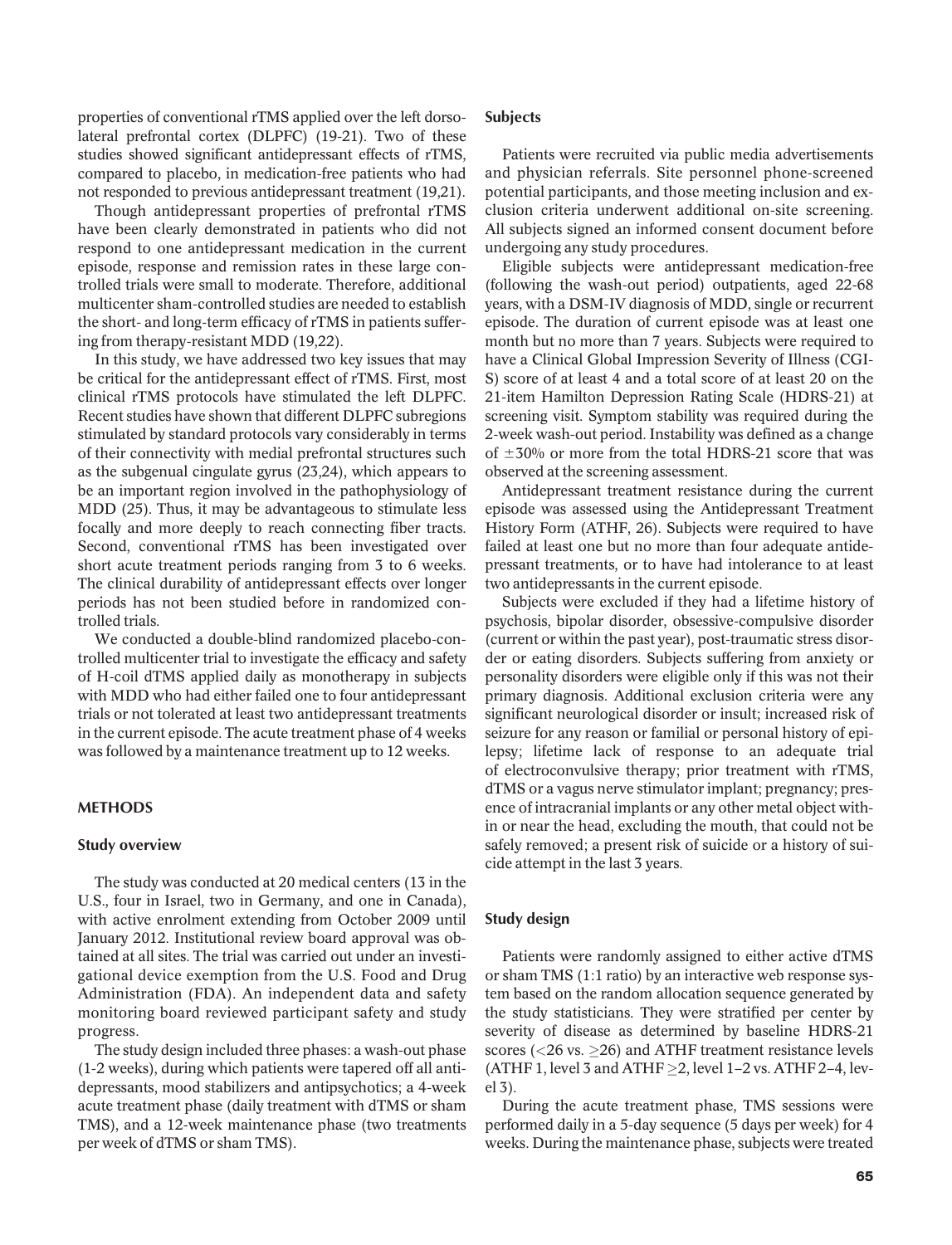twice a week (with at least 48 hours between sessions) for 12 weeks. Subjects were discontinued from the study at any point if they were considered by the investigators to be at an elevated risk for suicide. Subjects were also discontinued if they did not experience a sufficient improvement in depressive symptoms after 5 weeks of treatment in two consecutive assessments. A sufficient improvement was defined as a decrease of at least one point on CGI-S from baseline.

Antidepressants, mood stabilizers and antipsychotics were not permitted during the study. Sedatives/hypnotics which were prescribed prior to commencement of treatment were allowed to be continued during the study as appropriate. Anxiolytics, sedatives and hypnotics were allowed to be prescribed during the study in a pre-defined dosage range.

## Device description

The TMS sessions were delivered using a Brainsway dTMS system with the H1-coil investigational device (Brainsway Ltd., Jerusalem, Israel). The H1-coil has been designed to stimulate deep prefrontal cortex areas that include neuronal pathways associated with the brain reward system (8,14). The coil is placed in a helmet to allow effective cooling during stimulation, and the frame of the inner rim of the coil is flexible in order to accommodate the variability in human skull shape. In addition to the active H1 coil, a sham coil was included in the same helmet. The sham coil mimics scalp sensations and acoustic artifact of the real H1-coil, without inducing neuronal activation, as most of the elements of the sham coil are located far above the patient's head and the electric field induced by the sham coil is negligible and insufficient to induce neuronal activation in the patient's brain (27).

The combined coil was connected to a magnetic card reader, which was, in turn, connected to an electrical switch designed to alternate between the sham and active coils. The card reader was designed to read both operator cards and patient cards that encode the patients' treatment group assignments. When the operator card was swiped by the card reader, the system was set to an active stimulation mode in which the system operator determined the subjects' motor threshold. After completion of this stage, the assigned patient card was swiped by the card reader, and the treatment was administered according to the group to which the subject had been randomized. In this manner, all study personnel were blinded to the treatment assignment.

#### dTMS protocol

Before starting each treatment, subjects were instructed to insert earplugs to lessen any possible adverse effects on hearing. The individual motor threshold at rest was measured at the beginning of each treatment (with the operator card) by delivering single stimulation pulses to the respective "hot spot" of the motor cortex (27). The left DLPFC was chosen as the treatment target site, and was targeted by placing the coil 6 cm anterior to the "hot spot" according to a ruler attached on the subject's cap. During the first three treatments, sites were allowed to titrate stimulation intensity up from 100% to 120% of the individual motor threshold in order to improve subjects' tolerability to the treatment.

The treatment group received dTMS doses of 18 Hz, at stimulator power output of 120% of the measured individual motor threshold. Each dTMS repetition included 2-sec pulse trains separated by 20-sec inter-train intervals. Subjects received 55 trains in each treatment session, for a total of 1980 pulses per session. Each session lasted about 30 min, of which the dTMS delivery lasted 20 min. The control group received sham (inactive) treatment with identical parameters. Subjects were told that face and hand twitching may occur due to either sham or active treatment.

#### Efficacy and safety assessments

All efficacy outcome measures were performed by a blinded study rater who was not permitted access to the treatment sessions. Raters were required to pass the study rater certification program, which was developed to ensure adequate scoring reliability and rating skills. Patients were instructed not to disclose any details of the treatment session to the study raters during rating sessions. Furthermore, patients were instructed to report all adverse events only to the device operator. Efficacy ratings were administered at baseline and once weekly until the end of the study (week 16).

The primary endpoint was the change in the total score on the HDRS-21 from baseline to week 5. The secondary efficacy endpoints were response and remission rates at week 5. Response was defined as a reduction of at least 50% in the total HDRS-21 score compared to baseline, and remission was defined by a total HDRS-21 score <10.

Safety was assessed at every treatment visit by the operator. Patients were asked to report any adverse events since their previous visit. Adverse events were coded using the current version of the Medical Dictionary for Regulatory Activities. Additional safety evaluations included auditory threshold tests performed at baseline, week 6, and at endof-study visit. Subjects were also evaluated for cognitive changes at baseline, week 5 and at end-of-study visit.

## Statistical analysis

We determined that 85 subjects per group (170 in total) would provide 90% power at a significance level of 5% (two-tailed) in detecting a difference of 3.75 points in the mean change from baseline HDRS-21 scores between treatment and sham groups, considering a standard deviation of 7.5 points (data from pilot study), and assuming an effect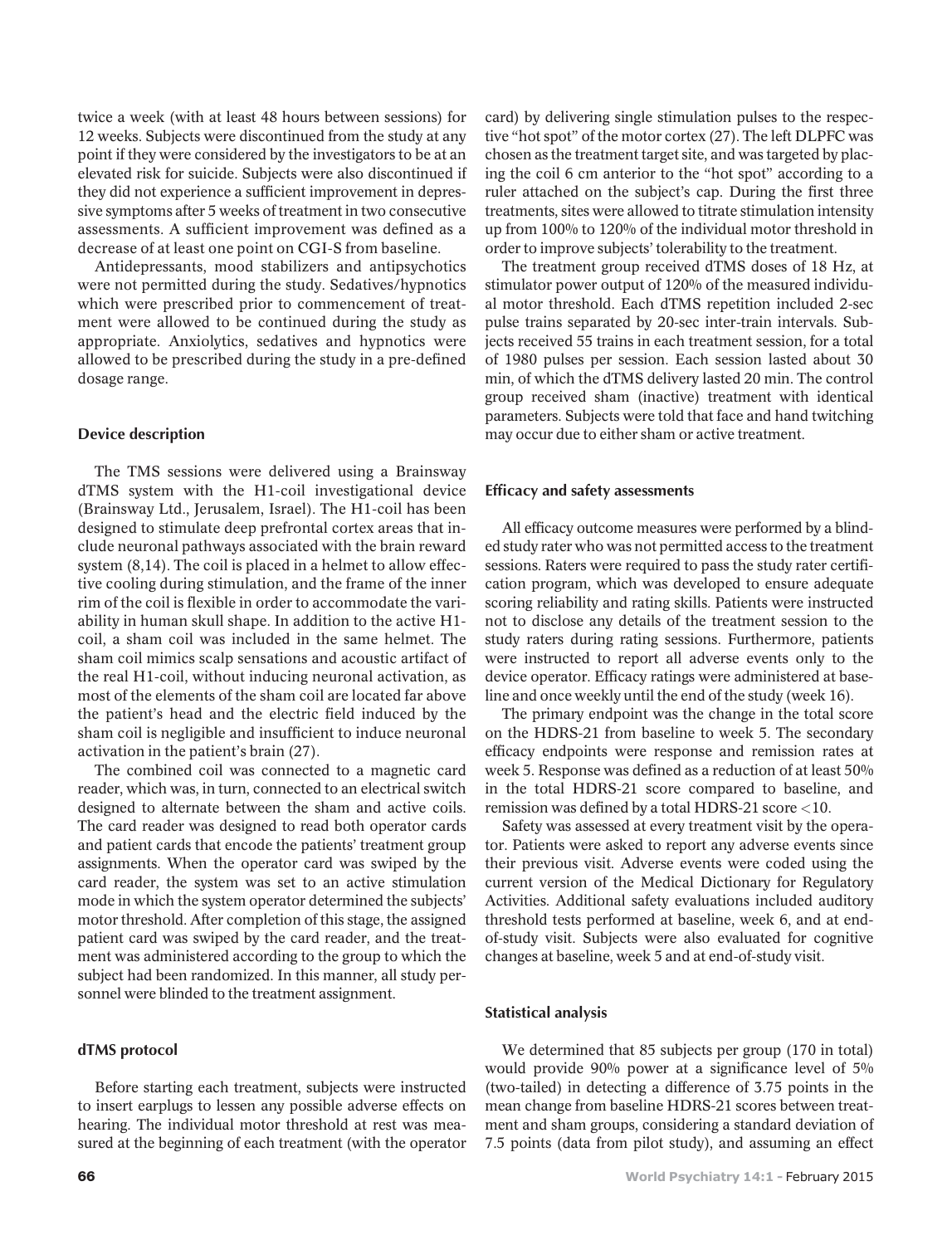size of 0.5. Allowing for a 15% dropout from the study irrespective of study arm and success of treatment, 200 randomized subjects were required. Approximately 20% of the subjects were expected to leave the study between screening and randomization, thus it was necessary to screen approximately 250 subjects in order to arrive at the point of randomization with at least 200 subjects.

The study results were analyzed for two patient populations: the intention-to-treat (ITT) and the per-protocol (PP) analysis set. The ITT set included all subjects who met the study eligibility criteria and received at least one dTMS/ sham treatment. Patients who were not administered stimulation at the protocol-specified intensity (i.e., 120% of their individual motor thresholds) were excluded from the PP cohort. The PP population thus included all subjects from the ITT set who received the protocol-specified treatment and completed the 16-week treatment regimen or withdrew before completion per the study protocol. Comparisons of baseline demographic and clinical characteristics and safety assessments were performed on the ITT analysis set. The primary efficacy analysis was performed using the PP analysis set.

Comparisons of baseline demographic and clinical characteristics between the study groups were performed to ensure that the groups were balanced at baseline and that the randomization was successful. For comparison of means (continuous variables), the two-sample t-test or a nonparametric equivalent was used. For comparison of proportions (categorical variables), the chi-square test or Fisher's exact test was used, as appropriate. The change in HDRS-21 total score from baseline to week 5 (primary endpoint) was compared between the treatment groups using a repeated measures analysis (RMA) of covariance (SAS $^\circledR$  MIXED procedure). The analysis, which aims to compare the slopes of the changes in HDRS-21 scores between study arms, included the following fixed effects: time from randomization (in weeks), treatment group, time x treatment group interaction, center (site of study), baseline HDRS-21 score, and ATHF category at baseline. Baseline HDRS-21 score was entered as a continuous variable so as to minimize the potential for co-linearity problems.

Individual subjects' intercepts and time effects were also included in the model as random effects (random intercept and slope model). The principal statistical analysis was a comparison between the slopes of the treatment groups, derived from the time x treatment interaction term from the RMA model described above. The adjusted mean slope of change from baseline in HDRS-21 scores at week 5 postrandomization is estimated from the model (least square means, LS-means) for each study group as well as for the difference between the groups' adjusted mean slopes, and these are presented together with 95% confidence intervals.

Secondary outcome measures were the response and remission rates at week 5. Tertiary endpoints were the change from baseline to week 16, as well as response and remission rates at week 16. The change in HDRS-21 total score from baseline to week 16 was compared between the treatment groups using analysis of covariance of the change from baseline to the last observed value (LOV). Baseline HDRS-21 score, ATHF category at baseline, and site were entered as covariates. The LOV is defined as the last available post-baseline visit data up to and including the last treatment visit or termination visit. The adjusted mean change (LS-means) from baseline in HDRS-21 score at week 16 (LOV) is estimated from the model (LS-means) for each study group, as well as the difference between the adjusted means. These are presented together with 95% confidence intervals.

The overall significance level for this study was 0.05 using two-tailed tests, except for treatment x site interaction that was tested at a significance level of 0.01. Nominal p values are presented. Statistical analyses were performed using SAS<sup>®</sup> V9.3 (SAS Institute, Cary NC, USA). Effect size was the difference between slopes/pooled standard deviation of baseline HDRS-21 score.

# RESULTS

# Subjects

Following phone screening of over 900 potential participants, of which 428 were invited for additional on-site screening, 233 subjects were enrolled, of which the ITT set included 212 subjects (excluding subjects who did not comply with the inclusion/exclusion criteria or left the study before receiving a single treatment). Thirty-one subjects in the ITT set who did not receive the adequate TMS regimen as specified in the protocol were excluded to form the PP analysis set ( $N=181$ ). The PP analysis set thus included only subjects who completed the study without any major protocol violations. For this reason, it was considered the most appropriate for the purpose of assessing the efficacy of dTMS.

Eligible and consenting subjects were randomized to either the dTMS group ( $N=111$ ; ITT=101, PP=89) or the sham control group ( $N=122$ ; ITT=111, PP=92). The numbers of patients who dropped out of the study later on as well as the reasons for dropouts are presented in the CON-SORT diagram (Figure 1). The two study groups were statistically similar at baseline with respect to demographic parameters, clinical characteristics and HDRS-21 mean scores (Table 1).

#### Efficacy measures

The primary efficacy endpoint was the change in HDRS-21 total score from baseline to end of week 5, i.e. after subjects had completed 4 weeks of acute dTMS treatment and were one week into the maintenance phase.

In the PP analysis set, the estimated slope in the dTMS group was -6.39 compared with -3.28 in the sham group.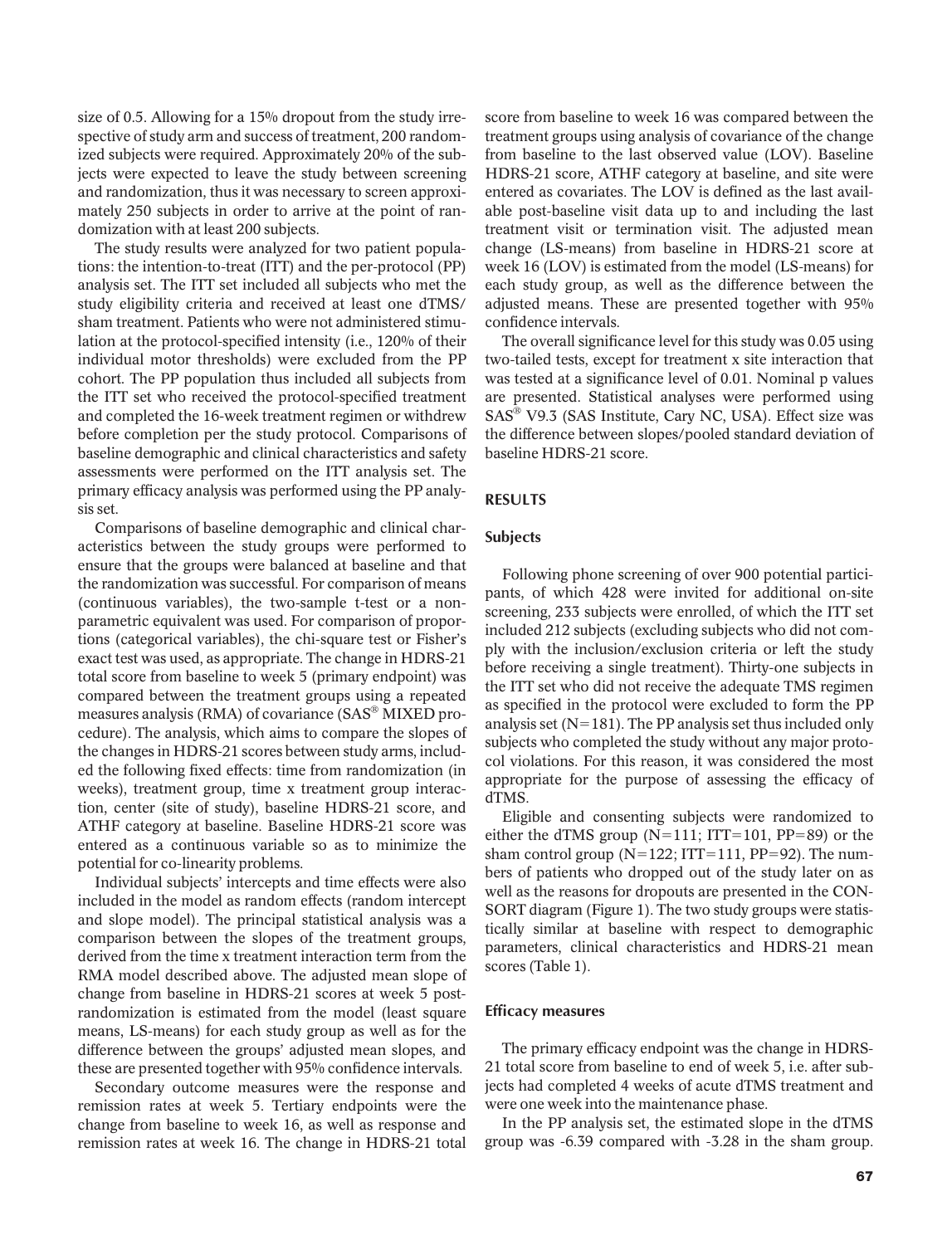

Reasons for dropout, baseline-5 weeks - dTMS group: lost to follow-up, n=1; missed more than 2 days of treatment during weeks 1-4, n=1; subject experienced a seizure, n=1; subject felt no improvement, n=3; withdrawal of consent, n=1. Sham group: due to safety reasons, n=3; non-compliant with requirements of the study, n=2; subject developed suicidal ideation, n=1; subject could not tolerate being off medicines, n=1; subject felt no improvement, n=3; worsening of symptoms, n=1; withdrawal of consent, n=2; other, n=2.

Reasons for dropout, 6-16 weeks - dTMS group: did not experience sufficient improvement, n=24; due to safety reasons, n=2; missed more than 3 days of treatment during weeks 5-16, n=1; non-compliant with requirements of the study, n=2; withdrawal of consent, n=10. Sham group: did not experience sufficient improvement, n=27; due to safety reasons, n=1; missed more than 3 days of treatment during weeks 5-16, n=2; non-compliant with requirements of the study, n=1; withdrawal of consent, n=18.

Figure 1 CONSORT diagram. dTMS – deep transcranial magnetic stimulation, ITT – intention-to-treat analysis, PP – per-protocol analysis, MT – motor threshold.

The difference of -3.11 (95% CI: -5.40, -0.83) points between the slopes was statistically significant ( $p=0.008$ ), with an effect size of 0.76 (Table 2, Figure 2). In the ITT analysis set, the difference of -2.23 points (95% CI: -4.54, 0.07) between the slopes across 5 weeks fell just short of reaching statistical significance ( $p=0.0578$ ), with a corresponding effect size of 0.58 (Table 2).

The secondary efficacy measures were response and remission rates at week 5. Response rates (PP set) were 38.4% for dTMS versus 21.4% for sham treatment (chisquare test,  $p=0.0138$ . Remission rates (PP set) were  $32.6\%$ and 14.6% for dTMS and sham TMS, respectively (chisquare test,  $p=0.0051$ ) (Table 2, Figure 3).

The tertiary efficacy measures were change in HDRS-21 total score from baseline to week 16 and response and remission rates at week 16. The difference of 2.47 points between the LS-means of the active and sham groups at week 16 was statistically significant ( $p=0.0259$ ). Additionally, the response rates of the PP set at week 16 (LOV) were 44.3%

after dTMS versus 25.6% after sham treatment (chi-squared test,  $p=0.0086$ ). The week 16 remission rates (LOV) were 31.8% and 22.2% in the dTMS and sham groups, respectively ( $p=0.1492$ , chi-squared test) (Table 2, Figure 3).

A subset analysis was performed to assess if there was a different response to treatment in subjects who failed one or two medications versus subjects who failed three or more medications in the current episode. The primary and secondary outcome measures were estimated in each subset. The change from baseline over time until the primary endpoint (5 weeks) for the active and sham groups was compared by repeated measures ANOVA models as described for the primary measure above. The difference between the estimated slopes of the dTMS and sham groups was -3.23 points (95% CI: -6.19, -0.27,  $p=0.0327$ ) in the first stratum (failed one or two medications), and -3.10 (95% CI: -6.76, 0.56,  $p=0.0958$ ) in the second stratum (failed three or more medications). Remission rates in the first stratum were 36.6% (N=15/41) for the dTMS group and 16.7% (N=8/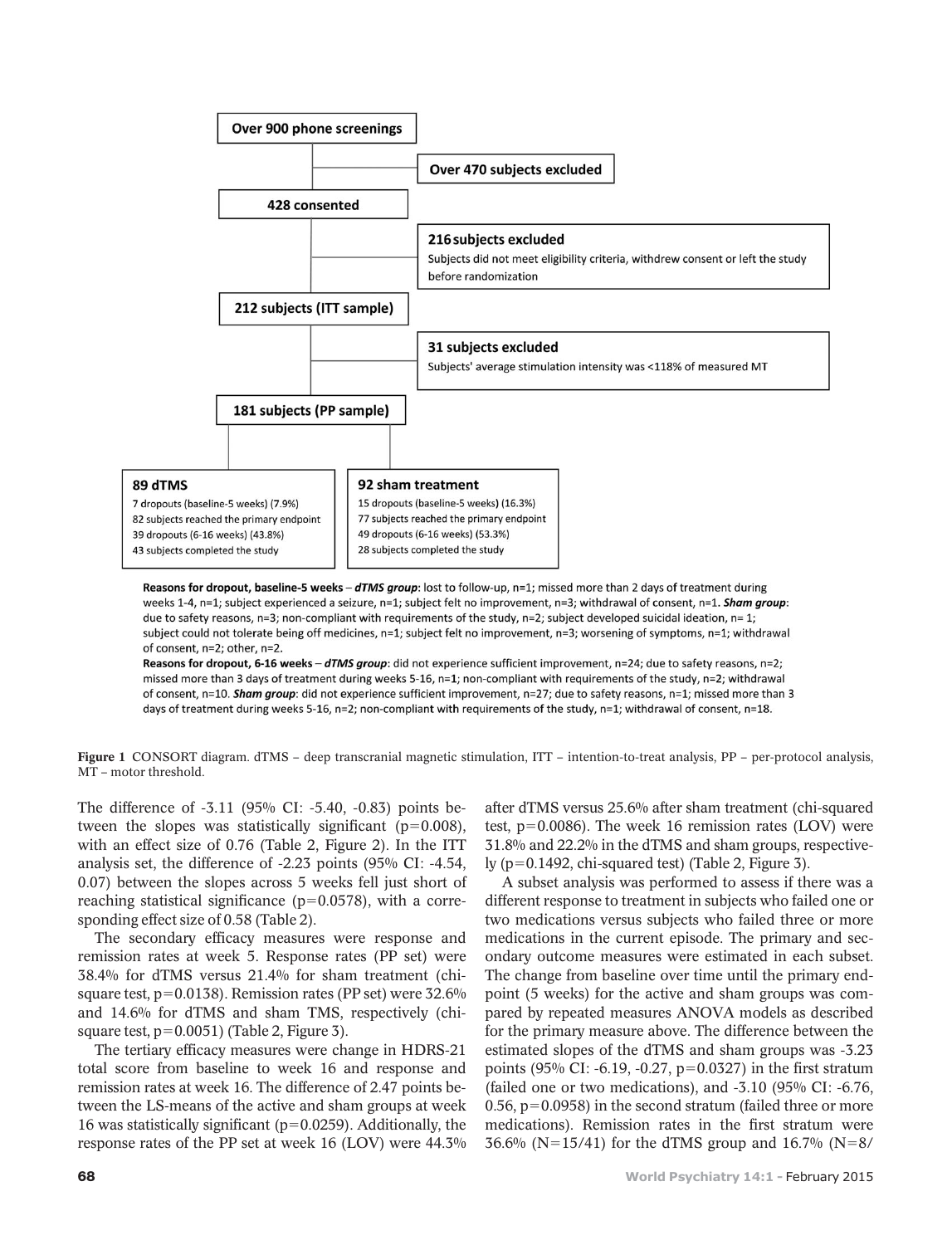| Table 1 Demographic data and baseline characteristics of subjects by treatment group (intention-to-treat analysis set) |  |  |  |  |  |  |
|------------------------------------------------------------------------------------------------------------------------|--|--|--|--|--|--|
|------------------------------------------------------------------------------------------------------------------------|--|--|--|--|--|--|

|                                                         | $dTMS(N=101)$            | Sham $(N=111)$  | p      |
|---------------------------------------------------------|--------------------------|-----------------|--------|
| Age (years, mean $\pm$ SD)                              | $45.1 \pm 11.7$          | $47.6 \pm 11.6$ | 0.1241 |
| Gender (% male)                                         | 52.5                     | 52.3            | 1.000  |
| Ethnicity (% Caucasian)                                 | 94.1                     | 87.4            | 0.6866 |
| Body mass index (mean $\pm$ SD)                         | $28.1 \pm 7.1$           | $27.8 \pm 7.0$  | 0.7837 |
| Age at first episode (years, mean $\pm$ SD)             | $25.3 \pm 11.5$          | $26.9 \pm 12.7$ | 0.3357 |
| Duration of current episode (months, mean $\pm$ SD)     | $21.7 \pm 16.3$          | $19.5 \pm 15.2$ | 0.3217 |
| History of suicide attempts (% without any)             | 88.1                     | 92.8            | 0.3471 |
| Antidepressants in current episode (%)                  |                          |                 |        |
| None                                                    | $\overline{\phantom{a}}$ | 0.9             | 0.1880 |
| One                                                     | 24.8                     | 24.3            |        |
| Two                                                     | 33.7                     | 31.5            |        |
| Three                                                   | 15.8                     | 17.1            |        |
| Four                                                    | 10.9                     | 19.8            |        |
| Five or more                                            | 14.9                     | 6.3             |        |
| Number of failed medications at ATHF level $\geq$ 3 (%) |                          |                 |        |
| None                                                    | 6.9                      | 12.6            | 0.3838 |
| One or two                                              | 71.3                     | 66.7            |        |
| Three or more                                           | 21.8                     | 20.7            |        |
| Baseline HDRS-21 score (mean±SD)                        | $23.5 \pm 4.3$           | $23.4 \pm 3.7$  | 0.7641 |
| Motor threshold at first treatment (mean $\pm$ SD)      | $59.8 \pm 8.3$           | $61.1 \pm 8.9$  | 0.2745 |
|                                                         |                          |                 |        |

dTMS – deep transcranial brain stimulation, ATHF – Antidepressant Treatment History Form, HDRS – Hamilton Depression Rating Scale

48) for the sham group ( $p=0.032$ , chi-square test). Remission rates in the second stratum were  $28.9%$  (N=13/45) for dTMS group and  $12.2\%$  (N=5/41) for the sham group  $(p=0.057, chi$ -square test). So, patients with higher resistance to medications tended to be somewhat less responsive to dTMS, but the effect of treatment was still significant in patients who failed one or two medications and marginally significant relative to the sham group in patients who failed three or more medications (Figure 4).

As an additional measure of clinical efficacy, we calculated the total amount of time (in weeks) during which subjects satisfied HDRS-21 criteria for response and remission. Subjects had to complete a minimum of two weeks of treatment sessions in order to be included in this analysis. The highest obtainable result was 16 (for patients who remitted or responded already in the first week of treatment and remained in remission or response until the end of the study, without leaving the study) and the lowest was 0 (for patients

# Table 2 Primary, secondary and tertiary efficacy measures

|                                          | <b>ITT</b>           |                                                             |        | PP                    |                               |        |
|------------------------------------------|----------------------|-------------------------------------------------------------|--------|-----------------------|-------------------------------|--------|
|                                          | $dTMS(n=101)$        | Sham $(n=111)$                                              | p      | $dTMS(n=89)$          | Sham $(n=92)$                 | p      |
| Primary efficacy measure                 |                      |                                                             |        |                       |                               |        |
| Slope of change, 5 weeks (95% CI)        |                      | $-6.17$ ( $-7.78$ , $-4.55$ ) $-3.94$ ( $-5.58$ , $-2.29$ ) | 0.0578 | $-6.39(-7.97, -4.79)$ | $-3.28(-4.91, -1.63)$         | 0.0080 |
| <b>Secondary efficacy measures</b>       |                      |                                                             |        |                       |                               |        |
| Response rate, week $5 \frac{0}{0}$      | 37.0                 | 27.8                                                        | 0.0310 | 38.4                  | 21.4                          | 0.0138 |
| Remission rate, week $5 \frac{(\%)}{\ }$ | 30.4                 | 15.8                                                        | 0.0158 | 32.6                  | 14.6                          | 0.0051 |
| <b>Tertiary efficacy measures</b>        |                      |                                                             |        |                       |                               |        |
| LS-mean of change, 16 weeks (95% CI)     | $-8.04(-9.91,-6.16)$ | $-6.31(-7.99, -4.62)$                                       | 0.1040 | $-8.55(-10.51,-6.57)$ | $-6.07$ ( $-7.87$ , $-4.27$ ) | 0.0259 |
| Response rate, 16 weeks $(0/0)$          | 40.6                 | 26.0                                                        | 0.0276 | 44.3                  | 25.6                          | 0.0086 |
| Remission rate, 16 weeks (%)             | 29.2                 | 22.1                                                        | 0.2530 | 31.8                  | 22.2                          | 0.1492 |

dTMS – deep transcranial brain stimulation, ITT – intention-to-treat analysis, PP – per-protocol analysis, LS – mean-least square mean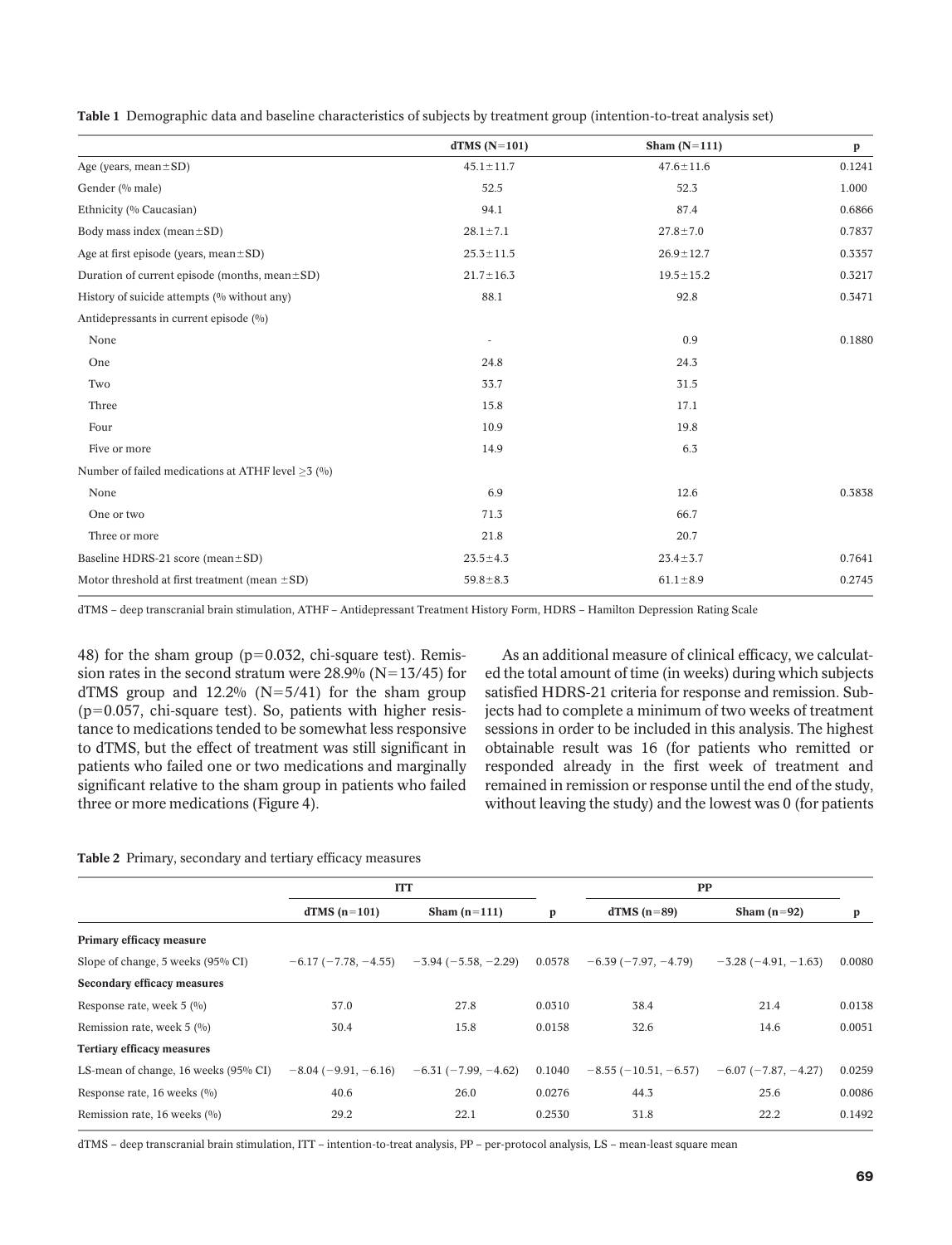

Figure 2 Change in Hamilton Depression Rating Scale (HDRS-21) total score from baseline over time to the primary time point (end of week 5) for deep transcranial magnetic stimulation (dTMS) and sham groups in the per-protocol analysis

who did not achieve remission or response at all). The mean time in response in the dTMS group was 4.9 weeks versus 2.8 weeks in the sham group  $(p=0.001, Wilcoxon$  twosample test). The mean time in remission in the dTMS group was 3.7 weeks versus 2.1 weeks in the sham group ( $p=$ 0.003, Wilcoxon two-sample test). The distributions of percentage of time in response and in remission out of the total time in the study for the dTMS and sham groups are shown in Figure 5. The mean percentage of time in response in the dTMS group was  $36\pm4\%$  versus  $22\pm3\%$  in the sham group  $(p=0.002,$  Wilcoxon two-sample test). The mean percentage of time in remission in the dTMS group was  $26\pm3\%$  versus  $16\pm3\%$  in the sham group (p=0.005, Wilcoxon twosample test).

Center bias was evaluated by entering the group x site x time interaction into the model for the primary endpoint and assessing statistical significance at the 0.01 level. No statistically significant differences were found in slopes of change from baseline HDRS-21 score between the study groups stratified by center ( $F=1.10$ ,  $df=18,151$ ,  $p=0.36$ ).

Integrity of blinding in patients was assessed using a forced choice questionnaire. Of the 198 subjects who answered the questionnaire (one subject did not respond at all to the forced choice question, one subject discontinued treatment and did not respond, and 12 subjects could not decide what to answer), 138 (69.7%) thought they were receiving the active treatment. Of these, 78 (56.5%) were actually in the dTMS group and 60 (43.5%) in the sham group. This difference was not statistically significant.

## Safety measures

Adverse events were defined and reported in the study according to system organ class and preferred term based on the Medical Dictionary for Regulatory Activities classification. Within the dTMS group, three subjects (3.0%) reported application site discomfort, five (5.0%) application site pain, 27 (26.7%) headache, two (2.0%) muscle twitching, two (2.0%) back pain, and two (2.0%) insomnia. Within the sham group, two subjects (1.8%) reported application site discomfort, none application site pain, 21 (18.9%) headache, none muscle twitching, three (2.7%) back pain, two (1.8%) anxiety, and four (3.6%) insomnia. Only one adverse event category showed a significant difference between study groups: application site pain ( $p=0.02$ ). This effect is commonly reported with TMS treatment.

Eight serious adverse events were reported in seven subjects. Four of them were reported in the sham group (two cases of suicidal ideation, one of nausea and vomiting, and



Figure 3 Response and remission rates for deep transcranial magnetic stimulation (dTMS) and sham groups at the end of week 5 and of week 16 (last observed value, LOV) in the per-protocol analysis. Response:  $p=0.0138$  (5 weeks),  $p=0.0086$  (16 weeks). Remission:  $p=0.0051$  (5 weeks),  $p=0.1492$  (16 weeks)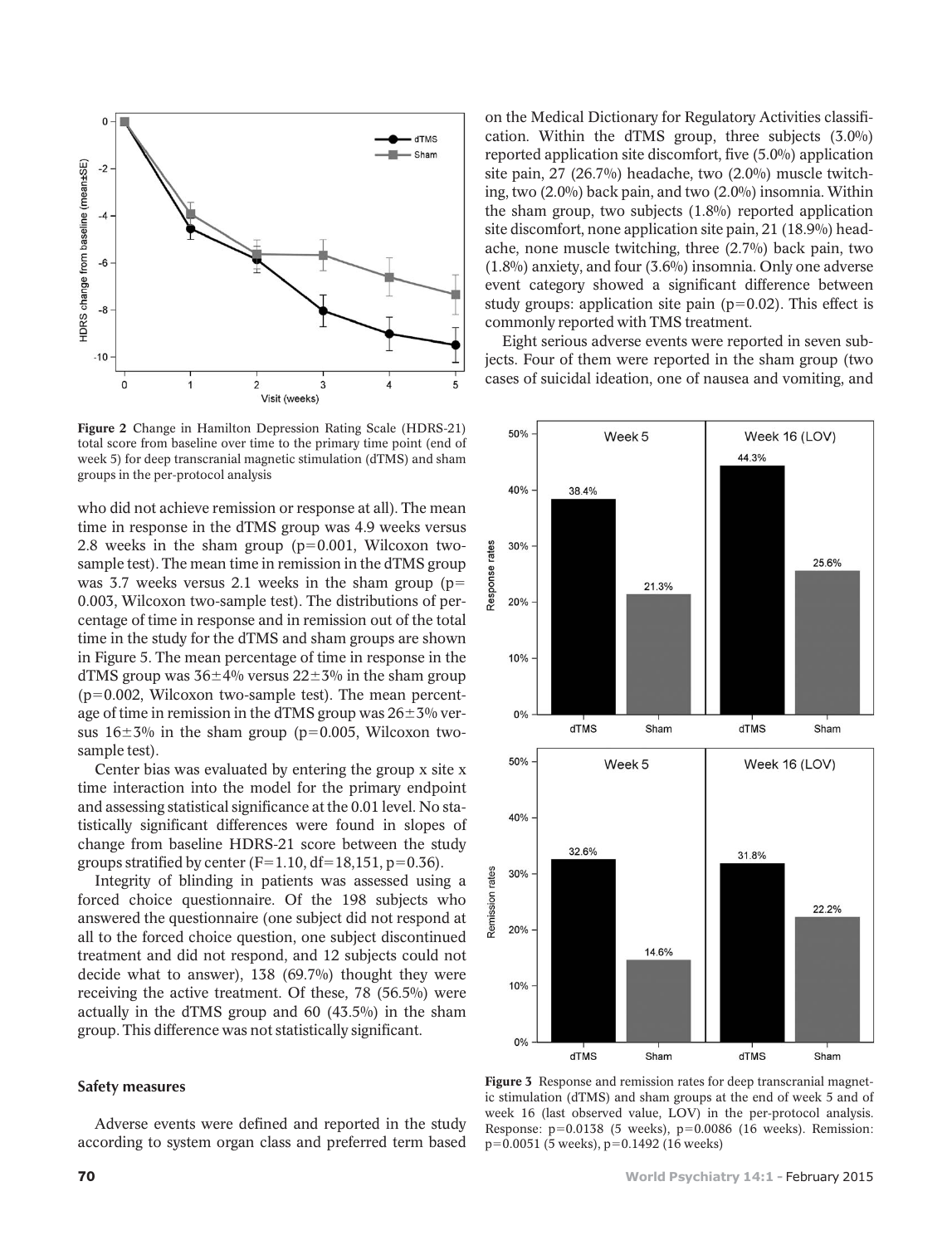

Figure 4 Antidepressant effect of deep transcranial magnetic stimulation (dTMS) in relation to the number of failed pharmacotherapy trials

one of nephrolithiasis); three were reported in two subjects in the dTMS group (one case of elbow fracture, one of cluster headache, and one of seizure); and one was reported in a subject not randomized to the study (a suicide attempt). Only one out of the eight serious adverse events was considered device-related: one subject (female, 26 years old) experienced a generalized seizure which lasted about 2 min. The seizure occurred towards the end of her ninth dTMS treatment session. The patient entered a post-ictal state after the seizure. Following a full neurological examination and several hours of observation in the emergency room, the patient was released with no additional medical intervention. The subject was withdrawn from the study and there were no reported sequelae as a result of the event. The seizure occurred following excessive consumption of alcohol on the night before treatment that was not reported to the treating physician or operator at the time of treatment. The event

was reported to the FDA. This serious adverse event was considered device-related, albeit with the caveat that withdrawal from alcohol may have led to a reduction of seizure threshold and consequently to this seizure during dTMS.

# **DISCUSSION**

This double-blind placebo-controlled multicenter study demonstrates the efficacy and safety of dTMS in MDD patients who did not benefit from previous antidepressant treatment. The therapeutic effect was essentially stable during a maintenance phase up to 16 weeks, and a clinically meaningful improvement was seen also in patients who had not responded to three or more previous antidepressant medications.





Figure 5 Percentage of patients achieving response or remission for 0%, 0–30% and  $>30\%$  of the total time in the study in the deep transcranial magnetic stimulation (dTMS) and sham groups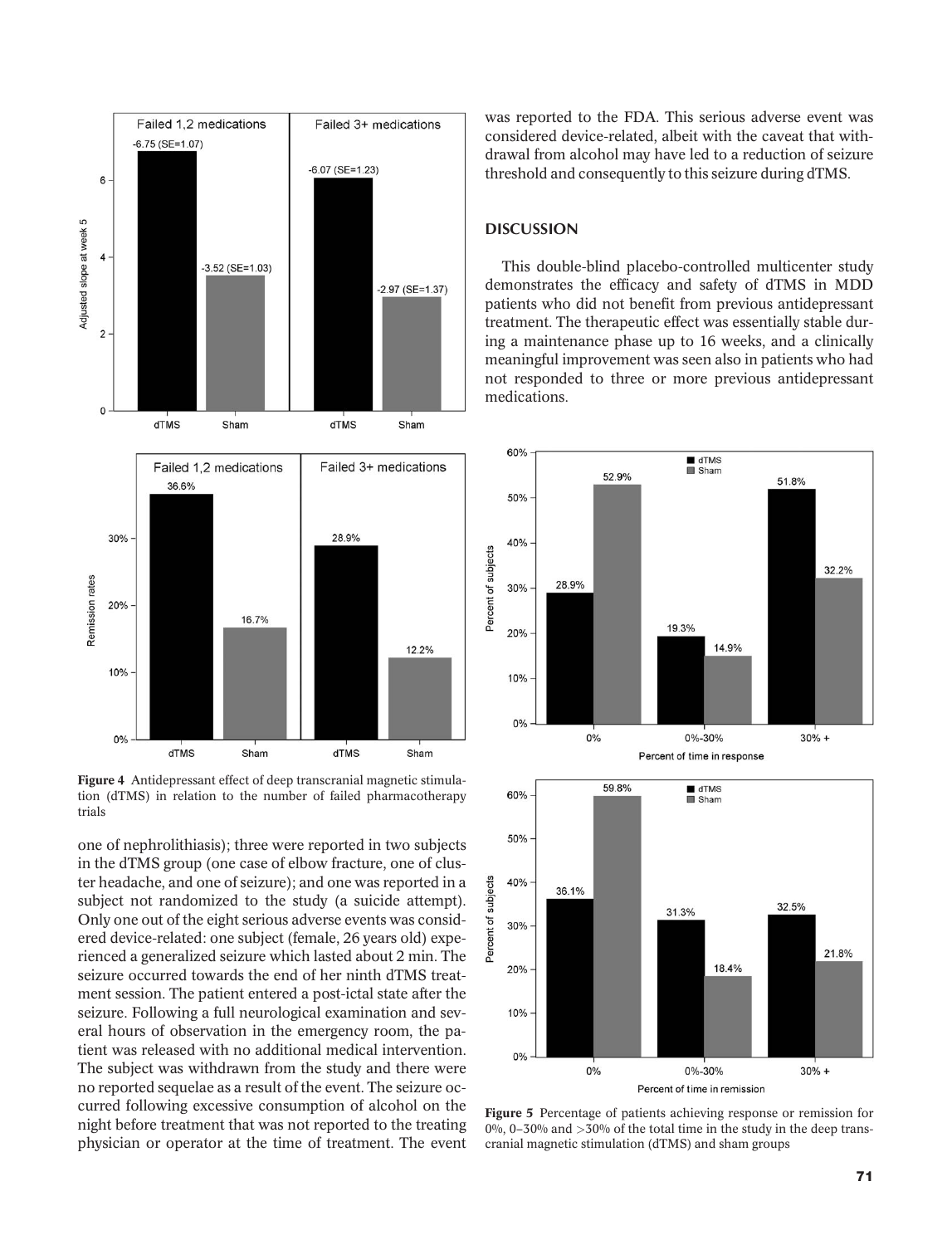dTMS is a novel type of rTMS which differs from standard rTMS by custom made coils (H-coils) with a greater depth of effective stimulation (7-10). The H1-coil has been specially developed for deeper and non-focal stimulation of dorsolateral and ventrolateral prefrontal areas that also project into other areas of brain reward system. These anatomical targets have been suggested to be particularly relevant for therapeutic effects of non-invasive brain stimulation in MDD (5).

The therapeutic effects of dTMS observed here were clinically relevant and maintained up to week 16. Although this study was not designed to compare the effect of dTMS with that of standard TMS, we hypothesize that the marked antidepressant efficacy of dTMS is related to the novel design of the H-coil, which enables stimulation of deeper prefrontal cortical areas that project into subcortical networks. Recent studies suggest that stimulation of prefrontal cortical regions with extensive connections to the subgenual cingulate gyrus may be crucial for the antidepressant action of standard rTMS (24). Since the exact location of these cortex regions varies greatly between individuals (28), and standard TMS coils exert a more focal and superficial stimulation, optimal stimulation targets may be easily missed with standard coils. Nevertheless, a study directly comparing dTMS and standard TMS is needed to prove the superiority of dTMS. In addition, further studies are needed to clarify which anatomical structures and pathways exactly mediate the therapeutic action of dTMS.

The efficacy of dTMS and standard TMS cannot be compared at the moment because previous studies investigating rTMS not only vary by TMS parameters, but also differ by inclusion criteria, patient characteristics and efficacy criteria. O'Reardon et al (21) reported HDRS-17 response and remission rates of 24.5% and 15.5% in subjects treated with active rTMS for 6 weeks compared to 13.7% and 8.9% in sham-stimulated control subjects. In a duration-adaptive study (3-week acute treatment phase with a 3-week extension for clinical improvers), George et al (19) reported remission rates of 14.1% following active rTMS compared to 5.1% with placebo rTMS. Thus, the results of the current and previous studies not only vary for active treatment groups, but also in relation to the outcome of sham TMS treatment. In the current study, a rather higher response (PP: 21.4%) and remission rate (PP: 14.6%) was observed after sham treatment in comparison to both previous trials (19,21). This could be due to patient selection and to an improved sham condition in which the sham coil was built in the same helmet as the active coil. In this sham condition, most of the elements are located far above the patient's head, generating an electric field that stimulates skin and scalp muscles but is insufficient to produce neuronal activation. Moreover, the operator neither needs to apply electrical stimulation in conjunction with sham TMS, nor to exchange active and sham coils manually as in earlier multicenter studies (19,21).

dTMS was well tolerated by the majority of patients and the main side effect was pain during application, usually not requiring any special care. There was one seizure induced by dTMS in this study, which may have been related to alcohol consumption the night before treatment. To date, out of over 3,500 patients treated with dTMS across studies, there have been five seizures. This risk of seizure with dTMS is quite similar to that of standard TMS and is likely related to the total energy induced by either coil and not the larger distribution and less concentrated electric field induced by the dTMS coil. Notably, the seizure was self-limited and with no persistent medical sequelae.

The present study was the first multicenter TMS study assessing the effects of maintenance therapy. The 12-week period of bi-weekly treatments proved the therapeutic effect of dTMS to be durable long after the acute daily treatment phase, even without concomitant antidepressant medications. Deep TMS at a bi-weekly schedule may be an acceptable alternative to antidepressant therapy for the long term as well.

There are several limitations to this study. First, 14.6% of the ITT analysis set were not treated at the stimulation intensity defined by the protocol and had to be excluded from the PP analysis. This was presumably due to the flexibility of the operator in titrating stimulation intensity from 100% up to 120% of individual motor threshold in order to improve tolerability. Thus, patients were more likely to stay at an intensity below the optimal level compared to trials where rTMS was defined at a fixed intensity after a brief lead-in period (19,21). The importance of adequate intensity (120% of individual motor threshold) should be highly emphasized when training operators to use this system for antidepressant treatment, as lower intensity does not allow stimulation of deep prefrontal cortex areas and is therefore less likely to produce the desired clinical response (14).

Second, patients with psychotic depression were excluded from the study. This decision was based on a previous trial that demonstrated the superiority of electroconvulsive therapy to rTMS in this patient group (29). However, it cannot be ruled out that psychotic patients may benefit from dTMS treatment, particularly if it is administered concomitantly with antipsychotic medication. Third, in the present study patients were withdrawn from antidepressant medications prior to dTMS as required by regulatory authorities. However, in a real-life clinical setting, antidepressant medication that leads to a partial response might be augmented with dTMS treatment. The safety and efficacy of such a strategy was demonstrated in a previous study (13).

In conclusion, the present randomized and placebocontrolled trial demonstrates that dTMS is an effective and tolerable treatment for patients with MDD who have not successfully responded to treatment with antidepressant medications in the current episode. The effects appear durable, with maintenance of efficacy up to 16 weeks. A clinically significant improvement was seen in even the higher treatment-resistant patients.